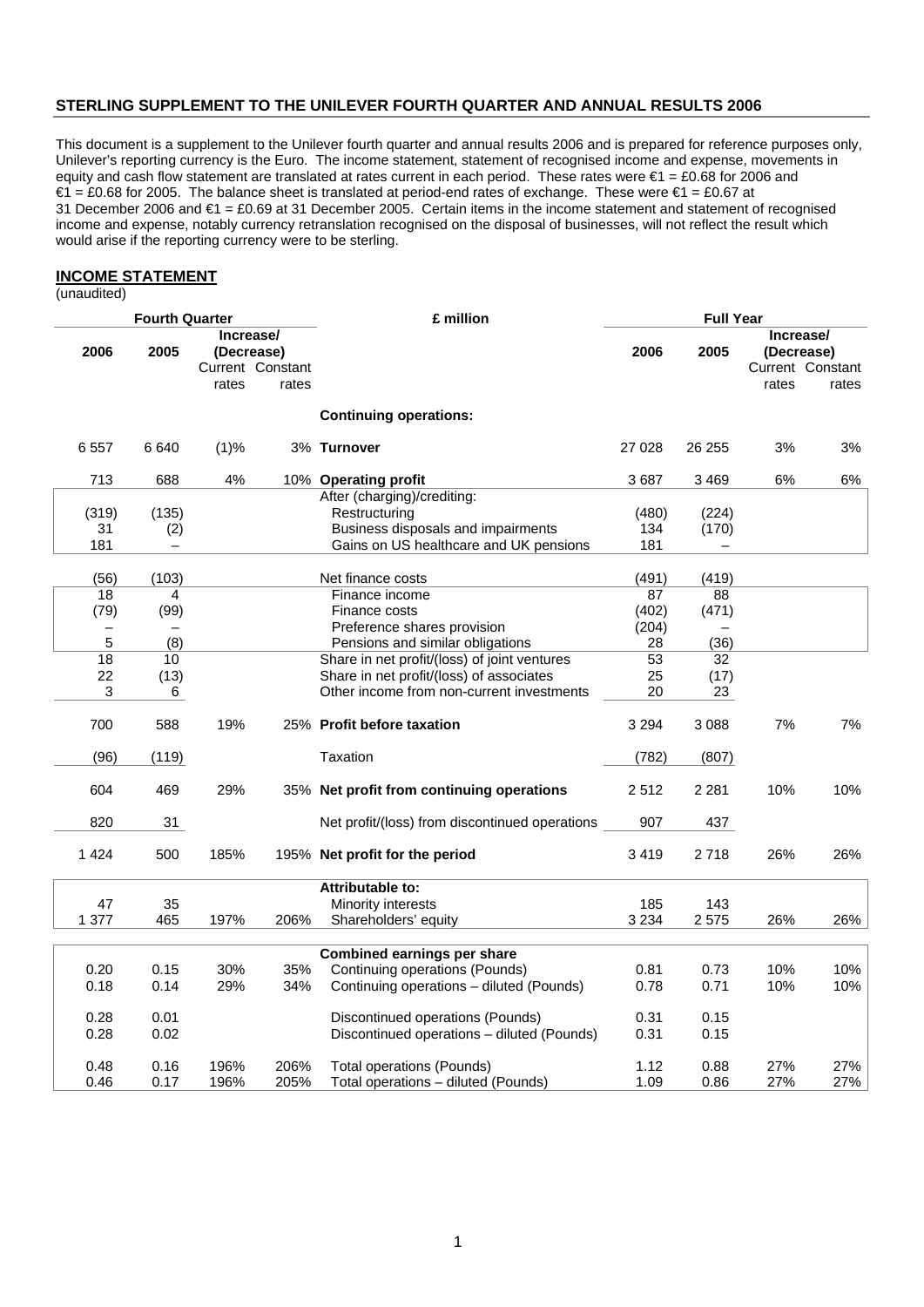# **STATEMENT OF RECOGNISED INCOME AND EXPENSE** (unaudited)

| £ million                                                     | <b>Full Year</b> |         |  |
|---------------------------------------------------------------|------------------|---------|--|
|                                                               | 2006             | 2005    |  |
| Fair value gains/(losses) on financial instruments net of tax | (517)            | 238     |  |
| Actuarial gains/(losses) on pension schemes net of tax        | 582              | (34)    |  |
| Currency retranslation gains/(losses) net of tax              | 152              | 22      |  |
| Net income/(expense) recognised directly in equity            | 217              | 226     |  |
| Net profit for the period                                     | 3419             | 2 7 1 8 |  |
| Total recognised income and expense for the period            | 3636             | 2944    |  |
| Attributable to:                                              |                  |         |  |
| Minority interests                                            | 161              | 165     |  |
| Shareholders' equity                                          | 3475             | 2 7 7 9 |  |

## **MOVEMENTS IN EQUITY**

| (unaudited)                                        |                  |        |  |
|----------------------------------------------------|------------------|--------|--|
| £ million                                          | <b>Full Year</b> |        |  |
|                                                    | 2006             | 2005   |  |
| Equity at 1 January                                | 6016             | 4 605  |  |
| Total recognised income and expense for the period | 3636             | 2944   |  |
| <b>Dividends</b>                                   | (1830)           | (1276) |  |
| Conversion of preference shares                    |                  | 636    |  |
| Movements in treasury stock                        | 81               | (863)  |  |
| Share-based payment credit                         | 75               | 127    |  |
| Dividends paid to minority shareholders            | (126)            | (149)  |  |
| Currency retranslation gains/(losses) net of tax   | (17)             | (17)   |  |
| Other movements in equity                          | 1                |        |  |
| Equity at the end of the period                    | 7834             | 6016   |  |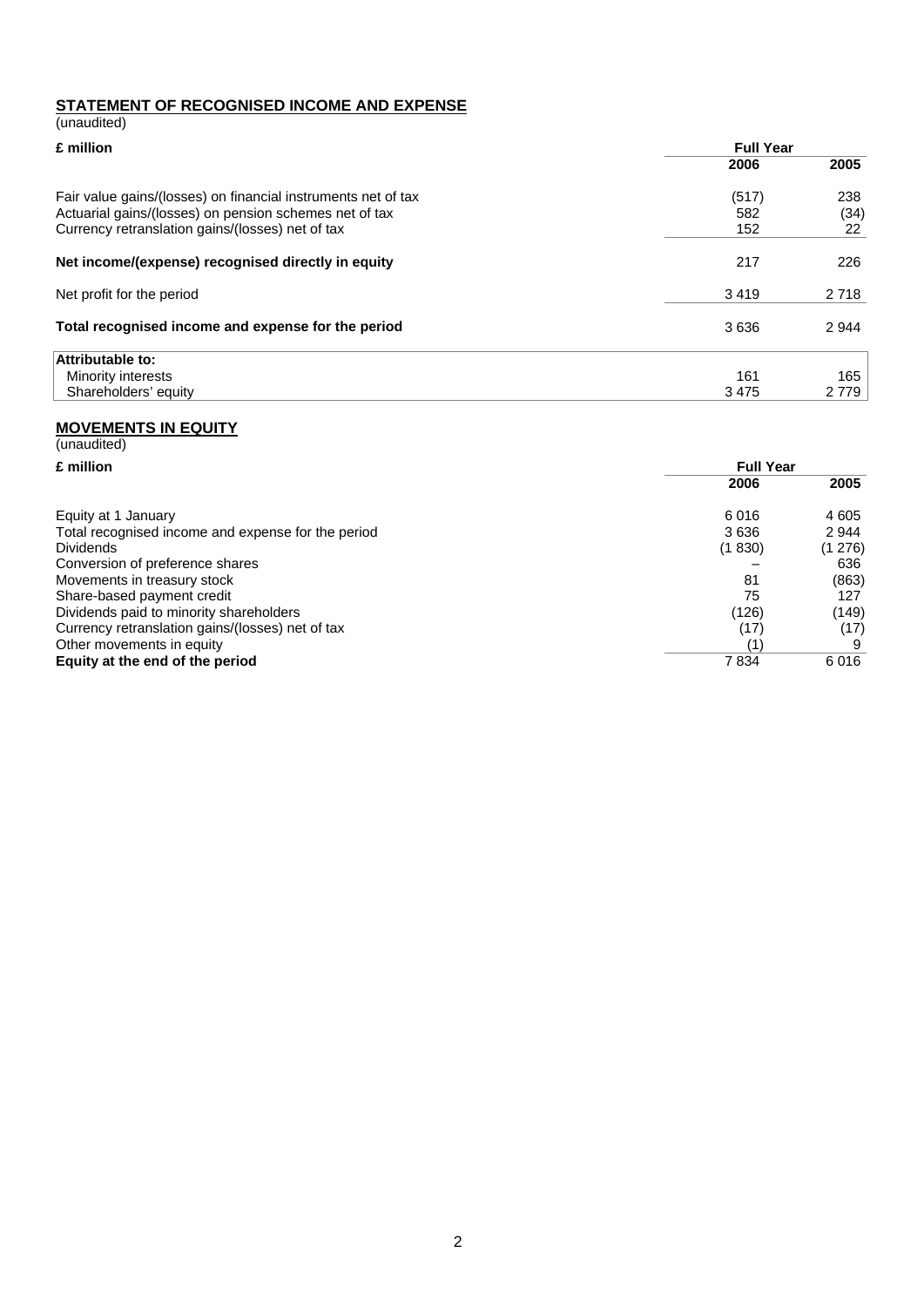## **BALANCE SHEET**

(unaudited)

|                                                              | As at       | As at       |
|--------------------------------------------------------------|-------------|-------------|
|                                                              | 31 December | 31 December |
| £ million                                                    | 2006        | 2005        |
| Non-current assets                                           |             |             |
| Goodwill and intangible assets                               | 11 549      | 12 3 9 3    |
| Property, plant and equipment                                | 4 2 1 3     | 4 4 5 6     |
| Pension asset for funded schemes in surplus                  | 1 1 3 9     | 711         |
| Deferred tax assets                                          | 849         | 1 1 6 9     |
| Other non-current assets                                     | 755         | 735         |
| <b>Total non-current assets</b>                              | 18 505      | 19464       |
| <b>Current assets</b>                                        |             |             |
| Inventories                                                  | 2 5 4 9     | 2819        |
| Trade and other current receivables                          | 2879        | 3 3 1 5     |
| Current tax assets                                           | 84          | 85          |
| Other financial assets                                       | 159         | 230         |
| Cash and cash equivalents                                    | 697         | 1 0 5 0     |
| Non-current assets held for sale                             | 9           | 149         |
| <b>Total current assets</b>                                  | 6 3 7 7     | 7648        |
| <b>Current liabilities</b>                                   |             |             |
| Borrowings due within one year                               | (2928)      | (4079)      |
| Trade payables and other current liabilities                 | (5325)      | (5647)      |
| Current tax liabilities                                      | (388)       | (380)       |
| Provisions                                                   | (677)       | (442)       |
| Liabilities associated with non-current assets held for sale |             | (18)        |
| <b>Total current liabilities</b>                             | (9318)      | (10566)     |
| Net current assets/(liabilities)                             | (2941)      | (2918)      |
| Total assets less current liabilities                        | 15 5 64     | 16 546      |
| Non-current liabilities                                      |             |             |
| Borrowings due after one year                                | 2845        | 4 4 3 2     |
| Pensions and post-retirement healthcare benefits liabiities: |             |             |
| Funded schemes in deficit                                    | 925         | 1658        |
| Unfunded schemes                                             | 2 2 8 1     | 2884        |
| Provisions                                                   | 555         | 502         |
| Deferred tax liabilities                                     | 673         | 641         |
| Other non-current liabilities                                | 451         | 413         |
| <b>Total non-current liabilities</b>                         | 7730        | 10 530      |
| Equity                                                       |             |             |
| Shareholders' equity                                         | 7537        | 5739        |
| Minority interests                                           | 297         | 277         |
| <b>Total equity</b>                                          | 7834        | 6016        |
| <b>Total capital employed</b>                                | 15 5 64     | 16 546      |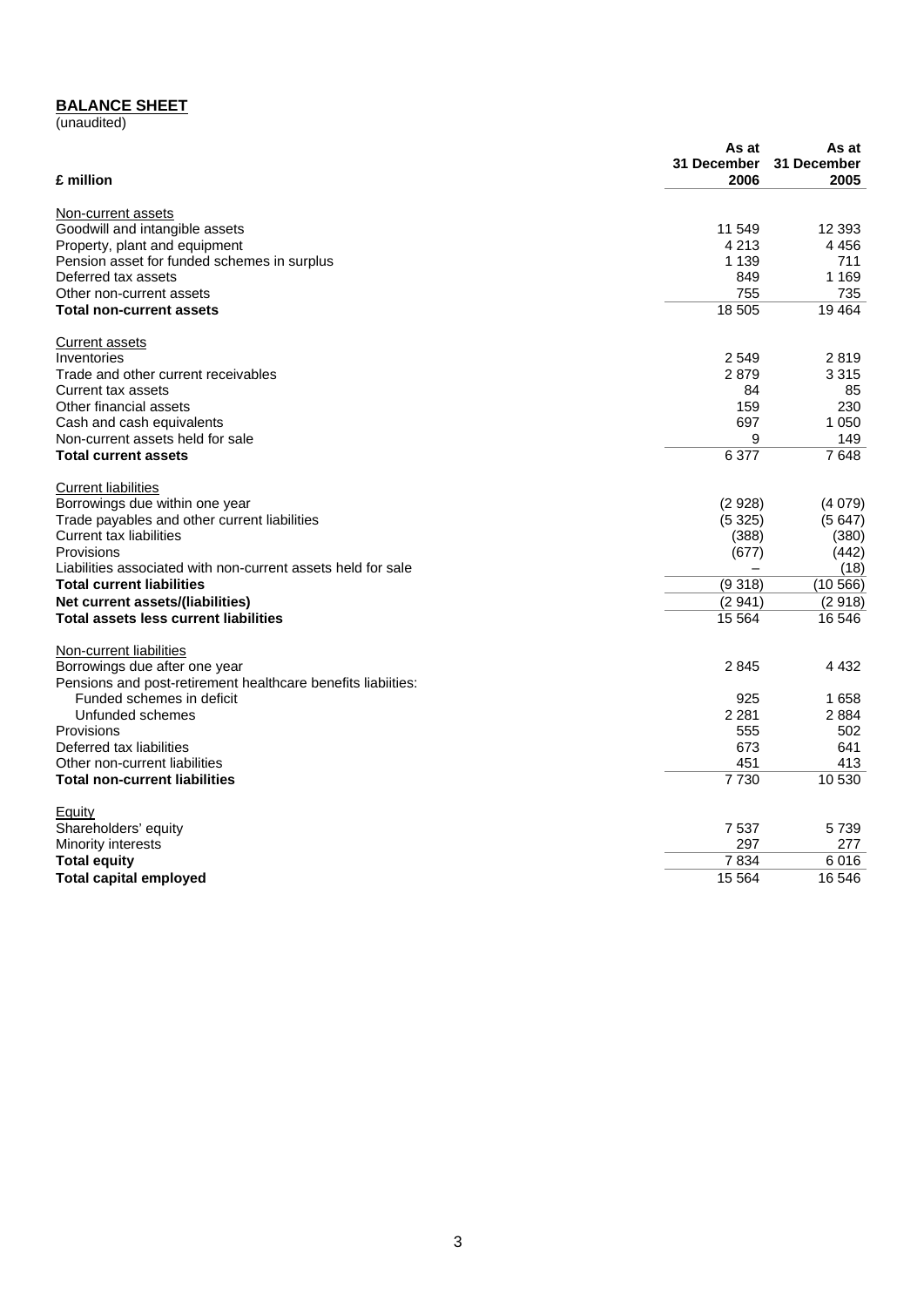# **CASH FLOW STATEMENT**

| (unaudited)                                            |                  |         |
|--------------------------------------------------------|------------------|---------|
| £ million                                              | <b>Full Year</b> |         |
|                                                        | 2006             | 2005    |
| Operating activities                                   |                  |         |
| Cash flow from operating activities                    | 3801             | 4 0 5 1 |
| Income tax paid                                        | (726)            | (1074)  |
| Net cash flow from operating activities                | 3075             | 2977    |
| Investing activities                                   |                  |         |
| Interest received                                      | 86               | 89      |
| Net capital expenditure                                | (637)            | (556)   |
| Acquisitions and disposals                             | 1 2 1 1          | 536     |
| Other investing activities                             | 128              | 283     |
| Net cash flow from/(used in) investing activities      | 788              | 352     |
| <b>Financing activities</b>                            |                  |         |
| Dividends paid on ordinary share capital               | (1774)           | (1 233) |
| Interest and preference dividends paid                 | (412)            | (440)   |
| Change in borrowings and finance leases                | (2 238)          | (602)   |
| Movement on treasury stock                             | 67               | (873)   |
| Other financing activities                             | (124)            | (149)   |
| Net cash flow from/(used in) financing activities      | (4481)           | (3 297) |
| Net increase/(decrease) in cash and cash equivalents   | (618)            | 32      |
| Cash and cash equivalents at the beginning of the year | 868              | 994     |
| Effect of foreign exchange rate changes                | 227              | (158)   |
| Cash and cash equivalents at the end of period         | 477              | 868     |

## **RECONCILIATION OF NET PROFIT TO CASH FLOW FROM OPERATING ACTIVITIES**

| (unaudited)                                                                                    |                  |         |  |
|------------------------------------------------------------------------------------------------|------------------|---------|--|
| £ million                                                                                      | <b>Full Year</b> |         |  |
|                                                                                                | 2006             | 2005    |  |
| Net profit                                                                                     | 3419             | 2 7 1 8 |  |
| Taxation                                                                                       | 908              | 890     |  |
| Share of net profit of joint ventures/associates and other income from non-current investments | (99)             | (38)    |  |
| Net finance costs                                                                              | 494              | 423     |  |
| Depreciation, amortisation and impairment                                                      | 670              | 871     |  |
| Changes in working capital                                                                     | 60               | 132     |  |
| Pensions and similar provisions less payments                                                  | (708)            | (364)   |  |
| Restructuring and other provisions less payments                                               | 73               | (157)   |  |
| Elimination of (profits)/losses on disposals                                                   | (1104)           | (539)   |  |
| Non-cash charge for share-based compensation                                                   | 82               | 131     |  |
| Other adjustments                                                                              | 6                | (16)    |  |
| Cash flow from operating activities                                                            | 3801             | 4 0 5 1 |  |

# **ANALYSIS OF NET DEBT**

(unaudited)

| £ million                                                                          | As at<br>31 December<br>2006 | As at<br>31 December<br>2005 |
|------------------------------------------------------------------------------------|------------------------------|------------------------------|
| Total borrowings                                                                   | (5773)                       | (8511)                       |
| Borrowings due within one year                                                     | (2928)                       | (4079)                       |
| Borrowings due after one year                                                      | (2845)                       | (4 432)                      |
| Cash and cash equivalents as per balance sheet                                     | 697                          | 1 0 5 0                      |
| Cash and cash equivalents as per cash flow statement                               | 477                          | 868                          |
| Add bank overdrafts deducted therein                                               | 220                          | 183                          |
| Less cash and cash equivalents in assets/liabilities held for sale                 |                              | (1)                          |
| Other financial assets                                                             | 159                          | 230                          |
| Derivatives and finance leases included in other receivables and other liabilities | (132)                        | 23                           |
| Net debt                                                                           | (5049)                       | (7208)                       |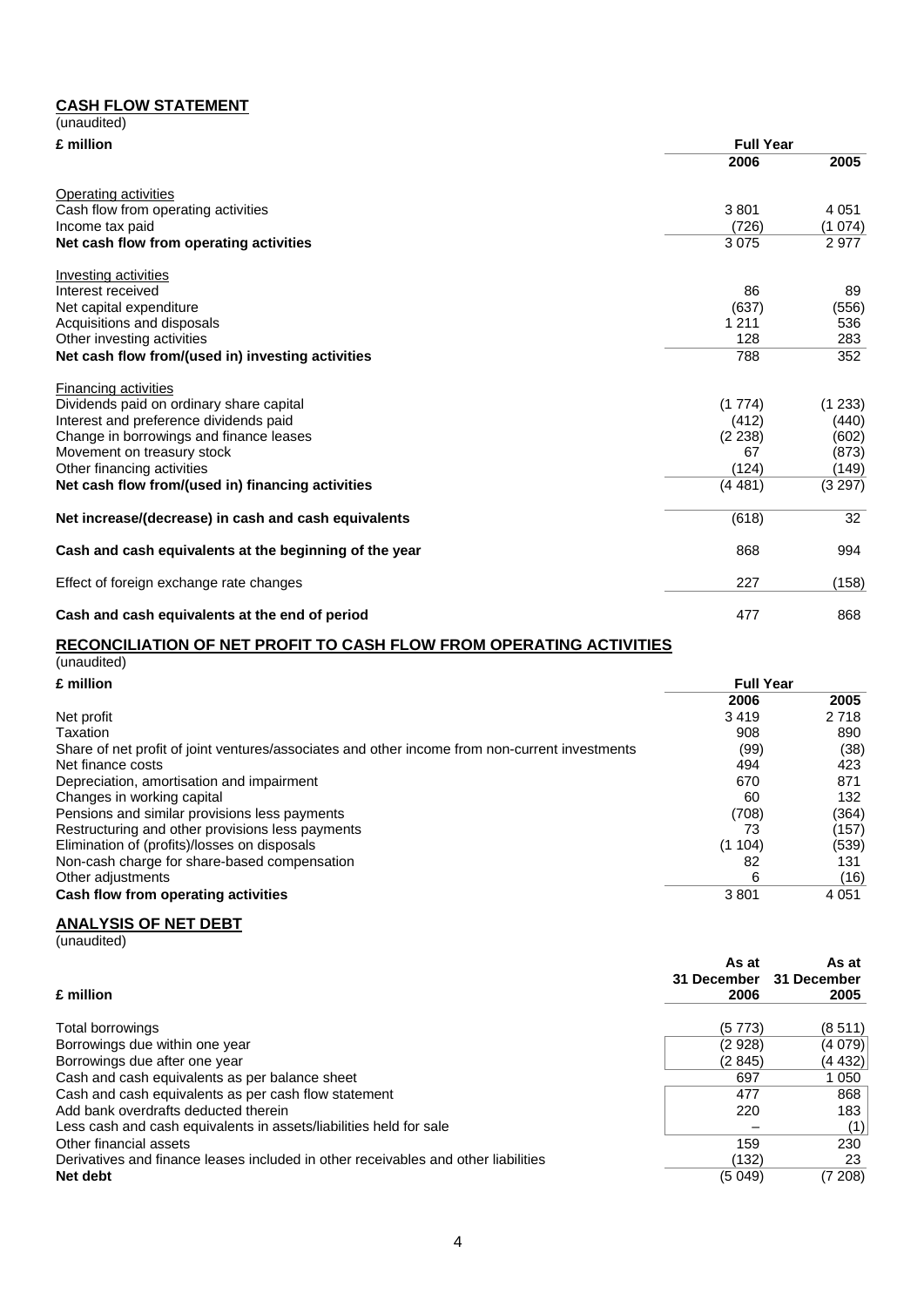#### **GEOGRAPHICAL ANALYSIS**

(unaudited)

# **Continuing operations – Fourth Quarter**

| £ million                                               | <b>Europe</b>  | <b>Americas</b> | Asia Africa        | <b>Total</b>   |
|---------------------------------------------------------|----------------|-----------------|--------------------|----------------|
| <b>Turnover</b>                                         |                |                 |                    |                |
| 2005                                                    | 2462           | 2 3 9 6         | 1782               | 6640           |
| 2006                                                    | 2 4 3 6        | 2 3 2 6         | 1795               | 6557           |
| Change                                                  | (1.0)%         | $(3.0)\%$       | 0.8%               | (1.2)%         |
| Impact of:                                              |                |                 |                    |                |
| Exchange rates                                          | (0.5)%         | (6.3)%          | (5.4)%             | (3.9)%         |
| Acquisitions<br><b>Disposals</b>                        | 0.3%<br>(0.9)% | 0.1%<br>(0.8)%  | 0.0%<br>(0.4)%     | 0.1%<br>(0.7)% |
| <b>Underlying sales growth</b>                          | 0.1%           | 4.3%            | 7.0%               | 3.4%           |
| Price                                                   | 0.1%           | 1.3%            | 2.4%               | 1.2%           |
| Volume                                                  | 0.0%           | 2.9%            | 4.5%               | 2.2%           |
| <b>Operating profit</b>                                 |                |                 |                    |                |
| 2005                                                    | 106            | 400             | 182                | 688            |
| 2006                                                    | 126            | 388             | 199                | 713            |
| Change current rates                                    | 18.6%          | (2.9)%          | 10.0%              | 3.8%           |
| Change constant rates                                   | 19.6%          | 3.0%            | 17.7%              | 9.6%           |
| <b>Operating margin</b>                                 |                |                 |                    |                |
| 2005                                                    | 4.3%           | 16.7%           | 10.2%              | 10.4%          |
| 2006                                                    | 5.2%           | 16.7%           | 11.1%              | 10.9%          |
| Includes restructuring, business disposals and          |                |                 |                    |                |
| impairments, and Q4 2006 gains on UK                    |                |                 |                    |                |
| pensions and US healthcare plans                        |                |                 |                    |                |
| 2005                                                    | (3.7)%         | (1.6)%          | (0.3)%             | (2.0)%         |
| 2006<br><b>Continuing operations - Full Year</b>        | $(4.0)\%$      | 0.8%            | (1.6)%             | (1.6)%         |
|                                                         |                |                 |                    |                |
| £ million                                               | <b>Europe</b>  | <b>Americas</b> | Asia Africa        | Total          |
| Turnover                                                |                |                 |                    |                |
| 2005                                                    | 10 215         | 9010            | 7 0 3 0            | 26 255         |
| 2006                                                    | 10 227         | 9 3 9 5         | 7406               | 27 0 28        |
| Change                                                  | 0.1%           | 4.3%            | 5.4%               | 2.9%           |
| Impact of:<br>Exchange rates                            | (0.1)%         | 1.2%            | (1.4)%             | (0.2)%         |
| Acquisitions                                            | 0.1%           | 0.1%            | 0.0%               | 0.1%           |
| <b>Disposals</b>                                        | (0.9)%         | (0.7)%          | (0.8)%             | (0.8)%         |
| <b>Underlying sales growth</b>                          | 1.0%           | 3.7%            | 7.7%               | 3.8%           |
| Price                                                   | (0.1)%         | 1.4%            | 1.8%               | 0.9%           |
| Volume                                                  | 1.1%           | 2.3%            | 5.8%               | 2.8%           |
| <b>Operating profit</b>                                 |                |                 |                    |                |
| 2005                                                    | 1411           | 1 1 7 5         | 883                | 3469           |
| 2006                                                    | 1 2 9 8        | 1 4 8 4         | 905                | 3687           |
| Change current rates                                    | (8.0)%         | 26.4%           | 2.5%               | 6.3%           |
| Change constant rates                                   | (7.9)%         | 25.0%           | 4.0%               | 6.3%           |
| <b>Operating margin</b>                                 |                |                 |                    |                |
| 2005                                                    | 13.8%          | 13.0%           | 12.6%              | 13.2%          |
| 2006                                                    | 12.7%          | 15.8%           | 12.2%              | 13.6%          |
| Includes restructuring, business disposals and          |                |                 |                    |                |
| impairments, and Q4 2006 gains on UK                    |                |                 |                    |                |
| pensions and US healthcare plans<br>2005                | (0.9)%         | $(3.4)\%$       | 0.0%               | (1.5)%         |
| 2006                                                    | (1.4)%         | 0.0%            | (0.3)%             | (0.6)%         |
|                                                         |                |                 |                    |                |
| Operating profit of discontinued operations - Full Year |                |                 |                    |                |
| £ million                                               |                |                 |                    |                |
|                                                         | <b>Europe</b>  | <b>Americas</b> | <b>Asia Africa</b> | <b>Total</b>   |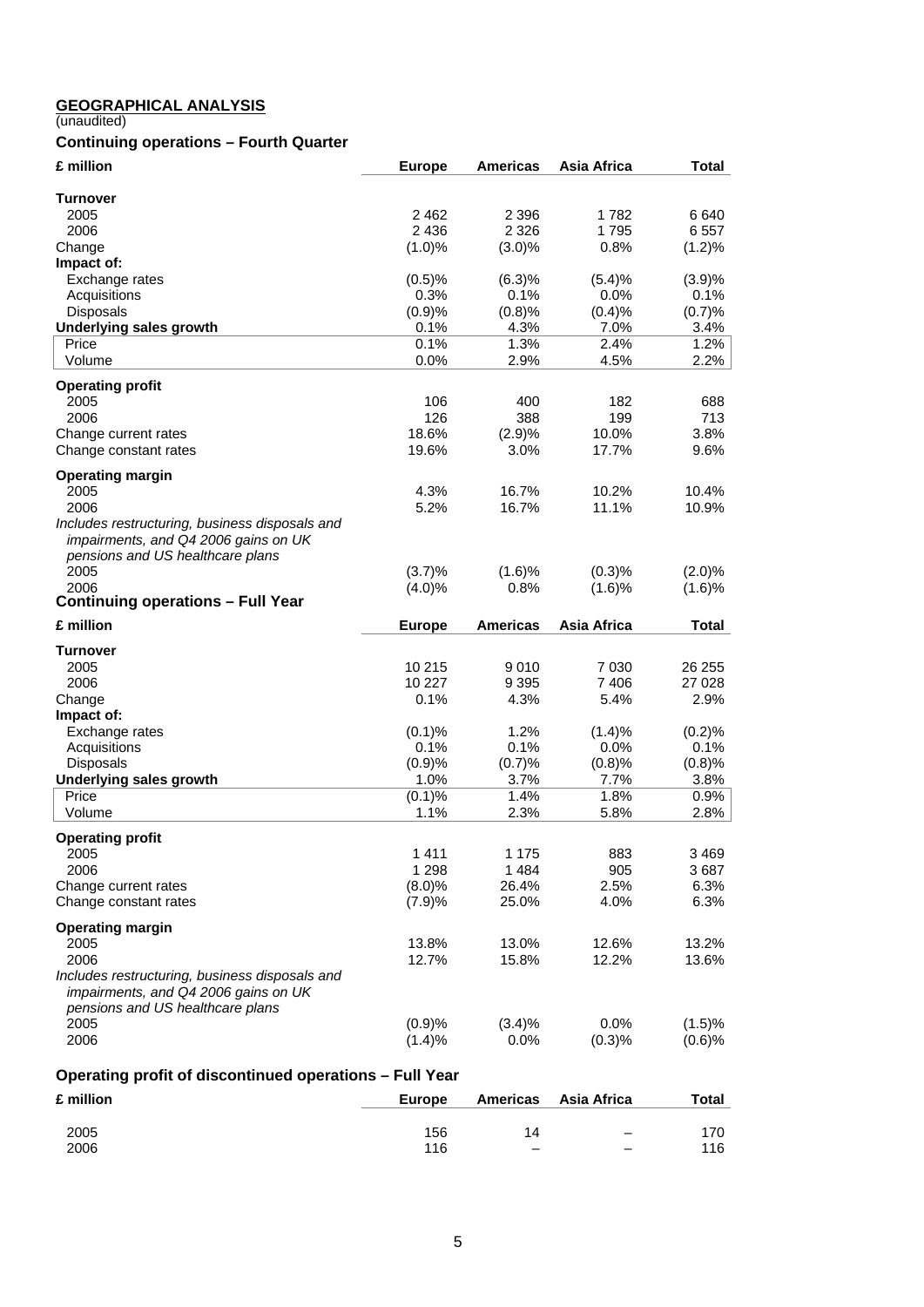## **PRODUCT AREA ANALYSIS**

(unaudited)

# **Continuing operations – Fourth Quarter**

|                         | Savoury,<br>dressings and | Ice cream<br>and |              | Personal | Home care<br>and | Home and<br><b>Personal</b> |        |
|-------------------------|---------------------------|------------------|--------------|----------|------------------|-----------------------------|--------|
| £ million               | spreads                   | beverages        | <b>Foods</b> | care     | other            | Care                        | Total  |
| Turnover                |                           |                  |              |          |                  |                             |        |
| 2005                    | 2541                      | 993              | 3 5 3 4      | 1873     | 1 2 3 3          | 3 106                       | 6 640  |
| 2006                    | 2 5 0 2                   | 951              | 3453         | 1879     | 1 2 2 5          | 3 1 0 4                     | 6557   |
| Change                  | (1.5)%                    | (4.2)%           | $(2.3)\%$    | 0.3%     | (0.7)%           | (0.1)%                      | (1.2)% |
| Impact of:              |                           |                  |              |          |                  |                             |        |
| Exchange rates          | $(3.0)\%$                 | (5.4)%           | (3.7)%       | (4.4)%   | (3.8)%           | (4.2)%                      | (3.9)% |
| Acquisitions            | 0.1%                      | 0.2%             | 0.1%         | 0.2%     | 0.0%             | 0.2%                        | 0.1%   |
| <b>Disposals</b>        | (0.7)%                    | (0.8)%           | (0.7)%       | (1.0)%   | (0.5)%           | (0.8)%                      | (0.7)% |
| Underlying sales growth | 2.2%                      | 1.9%             | $2.1\%$      | 5.8%     | 3.7%             | 4.9%                        | 3.4%   |
| <b>Operating profit</b> |                           |                  |              |          |                  |                             |        |
| 2005                    | 297                       | 13               | 310          | 304      | 74               | 378                         | 688    |
| 2006                    | 336                       | (27)             | 309          | 316      | 88               | 404                         | 713    |
| Change current rates    | 13.1%                     | $(310.4)\%$      | (0.3)%       | 4.2%     | 19.6%            | 7.2%                        | 3.8%   |
| Change constant rates   | 17.6%                     | $(278.6)\%$      | 5.3%         | 9.4%     | 28.6%            | 13.1%                       | 9.6%   |
| <b>Operating margin</b> |                           |                  |              |          |                  |                             |        |
| 2005                    | 11.7%                     | 1.3%             | 8.8%         | 16.2%    | 6.0%             | 12.2%                       | 10.4%  |
| 2006                    | 13.4%                     | (2.8)%           | 8.9%         | 16.9%    | 7.2%             | 13.0%                       | 10.9%  |

# **Continuing operations – Full Year**

|                         | Savoury,      | Ice cream |              |          | Home care | Home and |         |
|-------------------------|---------------|-----------|--------------|----------|-----------|----------|---------|
|                         | dressings and | and       |              | Personal | and       | Personal |         |
| £ million               | spreads       | beverages | <b>Foods</b> | care     | other     | Care     | Total   |
|                         |               |           |              |          |           |          |         |
| Turnover                |               |           |              |          |           |          |         |
| 2005                    | 9 2 6 9       | 5013      | 14 28 2      | 7 1 6 9  | 4 8 0 4   | 11 973   | 26 255  |
| 2006                    | 9 3 8 6       | 5 1 6 7   | 14 553       | 7 5 8 3  | 4 8 9 2   | 12 475   | 27 0 28 |
| Change                  | 1.3%          | 3.1%      | 1.9%         | 5.8%     | 1.8%      | 4.2%     | 2.9%    |
| Impact of:              |               |           |              |          |           |          |         |
| Exchange rates          | (0.1)%        | (0.3)%    | (0.1)%       | 0.3%     | $0.0\%$   | 0.1%     | (0.2)%  |
| Acquisitions            | $0.0\%$       | 0.1%      | 0.0%         | 0.1%     | $0.0\%$   | 0.1%     | 0.1%    |
| <b>Disposals</b>        | (1.2)%        | (0.4)%    | (0.9)%       | (0.9)%   | (0.5)%    | (0.7)%   | (0.8)%  |
| Underlying sales growth | 2.6%          | 3.7%      | 2.9%         | 6.3%     | 2.3%      | 4.7%     | 3.8%    |
| <b>Operating profit</b> |               |           |              |          |           |          |         |
| 2005                    | 1 385         | 416       | 1801         | 1 2 2 6  | 442       | 668      | 3 469   |
| 2006                    | 1 359         | 614       | 1973         | 1 303    | 411       | 1 7 1 4  | 3687    |
| Change current rates    | (1.9)%        | 47.5%     | 9.5%         | 6.4%     | (7.0)%    | 2.8%     | 6.3%    |
| Change constant rates   | (1.5)%        | 48.5%     | 10.1%        | 5.6%     | (7.4)%    | 2.2%     | 6.3%    |
| <b>Operating margin</b> |               |           |              |          |           |          |         |
| 2005                    | 14.9%         | 8.3%      | 12.6%        | 17.1%    | 9.2%      | 13.9%    | 13.2%   |
| 2006                    | 14.5%         | 11.9%     | 13.6%        | 17.2%    | 8.4%      | 13.7%    | 13.6%   |